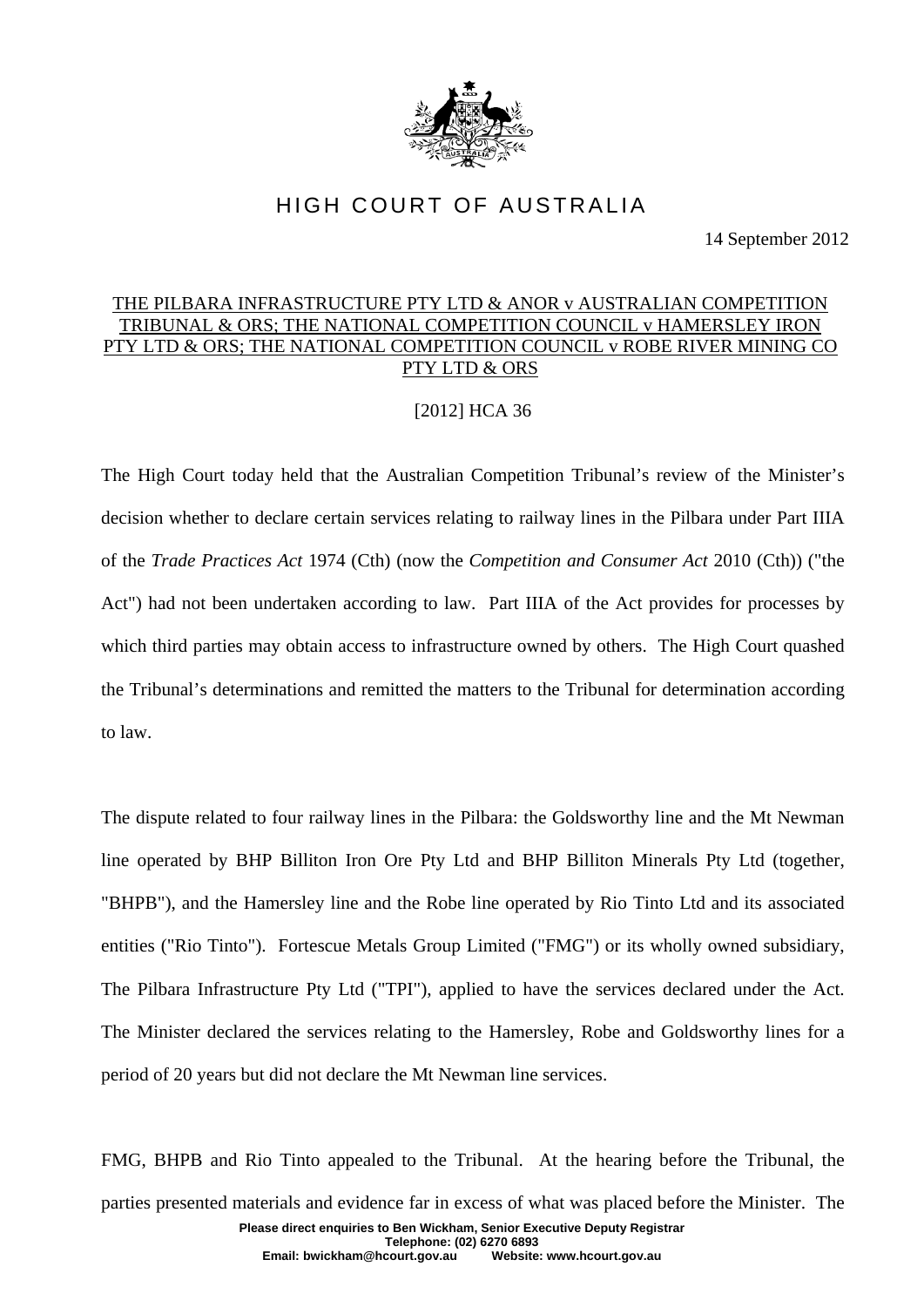Tribunal ruled the Mt Newman line services should not be declared, the Goldsworthy line services should be declared for 20 years, the Hamersley line services should not be declared and the Robe line services should be declared for 10 years until 2018.

FMG and Rio Tinto both applied to the Full Court of the Federal Court for judicial review of the Tribunal's decision. The Full Court dismissed FMG's applications and allowed Rio Tinto's application, and set aside the decision of the Tribunal regarding the Robe line services. By special leave, FMG and TPI appealed to the High Court.

The appeal to the High Court raised three issues. First, what is the meaning of the expression, "uneconomical for anyone to develop another facility to provide the service" under s 44H(4)(b) of the Act? Second, what matters can be taken into account under s 44H(4)(f) of the Act when the section requires the decision maker to be satisfied that access to the services "would not be contrary to the public interest"? Third, if a decision maker was satisfied as to the matters stated in s 44H(4) of the Act, was there a residual discretion to be exercised? During the hearing of the appeal, an issue was raised as to the nature of the task the Tribunal was required to perform when asked to review the Minister's decision.

The High Court held that the Tribunal should have considered only those materials considered by the Minister supplemented, if necessary, by any information, assistance or report given to the Tribunal by the National Competition Council in response to a request made under s 44K(6) of the Act. On the other issues considered on appeal, a majority of the High Court ruled that the expression, "uneconomical for anyone to develop another facility to provide the service" in s 44H(4)(b) of the Act required an inquiry whether there was anyone who could profitably develop another facility. The Court held that the requirement that the decision maker be satisfied that access to the services "would not be contrary to the public interest" needed to be applied in the context of the limited scope of review by the Tribunal. Finally, the Court held that, if a decision